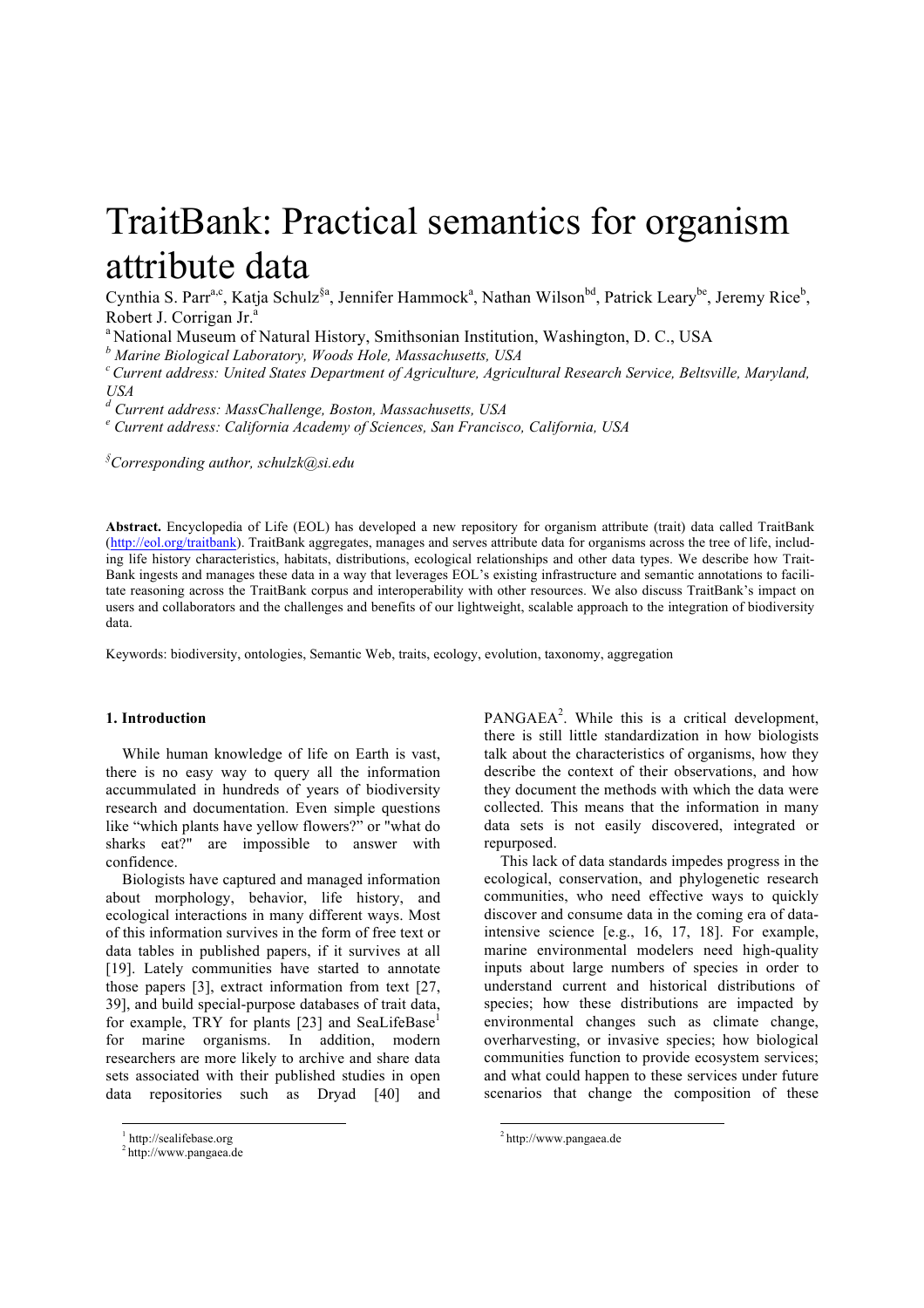communities. Such large-scale data have also been identified by DIVERSITAS<sup>3</sup> and the Global Earth Observation Biodiversity Observation Network (GEO BON)<sup> $4$ </sup> as likely to be required by the Intergovernmental science-policy Platform on Biodiversity and Ecosystem Services (IPBES) [34]. Aggregating and standardizing these data, making them freely re-usable, and providing discovery mechanisms for them could facilitate rapid analyses for investigators interested in these urgent problems.

This paper describes TraitBank®, a system designed by the Encyclopedia of Life (EOL) to acquire, organize and serve biodiversity attribute data on a global scale across the entire tree of life – currently estimated at nearly two million species.<sup>5</sup> It describes our approaches to semantics, details TraitBank's implementation, and evaluates the system with respect to implications for interoperability and impact on community and provider processes.

## **2. Approach**

TraitBank mobilizes data from diverse sources including biodiversity databases (e.g., Global Biodiversity Information Facility (GBIF)<sup>6</sup>, Global Biotic Interactions <sup>7</sup> , Ocean Biogeographic Information System  $(OBIS)$ <sup>8</sup>, Paleobiology Database<sup>9</sup>), literature repositories (e.g., Dryad [40], Ecological Archives<sup>10</sup>, PANGAEA<sup>11</sup>), natural history collections, and citizen science projects. Legacy or previously unpublished data are also represented, and some data are derived from text mining projects [27, 39]. Access to the data is free and open. While some data sets are released under the Attribution Creative Commons License <sup>12</sup> , most TraitBank data can be used and redistributed without copyright restrictions.

In addition to traditional "trait data" like *body size*, *flower color*, and *onset of fertility*, TraitBank also features structured attributes like the *number of sequences in GenBank*, *type specimen repository*, and *human population density within the geographic* 

- <sup>10</sup> http://esapubs.org/archive/default.htm
- <sup>11</sup> http://www.pangaea.de/

*range of a taxon*. TraitBank data include individual measurements (e.g., the wood density of a particular tree) as well as statistics (e.g., the mean body mass from a particular sample). In addition, there are facts derived from the literature (e.g., blue whales are known to prey on krill or dandelions have yellow flowers).

TraitBank leverages EOL's existing network of content partners and Content Creation Community [38] and employs the EOL relational database frameworks (providing advanced taxonomic names resolution) in combination with existing data standards and domain ontologies. Rather than developing a comprehensive semantic framework for the integration of trait data, TraitBank simply links data records to relevant ontologies and controlled vocabularies. These links improve the discoverability and queriability of the data and provide interoperability with other semantic resources, but more principled inference is left to end users. This lightweight semantic approach allows for the efficient management of a large and diverse data store and ensures scalability as the system grows.

TraitBank is designed for use by a wide audience including biodiversity researchers, information and data scientists, but also teachers, students, and the public. It provides both human and machine accessible query interfaces, and trait data are displayed on EOL taxon pages making them readily accessible to the EOL user base of about 6 million unique users per year $^{13}$ .

#### *2.1. Data model*

To represent trait data, TraitBank uses and extends TDWG Darwin Core [42] (Figure 1), the most widely used standard for exchange of biodiversity data. Darwin Core Archives are already the preferred method for sharing media, references, and taxonomic data with EOL. Other prominent initiatives like GBIF, OBIS, and the Atlas of Living Australia  $(ALA)^{14}$  support Darwin Core, and it has gained wide acceptance in the natural history collection and citizen science communities. Adoption of this standard by an increasing number of projects will enable data providers to efficiently share their resources with multiple biodiversity information systems [2].

 <sup>3</sup> http://www.diversitas-international.org/

<sup>4</sup> http://www.earthobservations.org/geobon.shtml

<sup>5</sup> http://eol.org

<sup>6</sup> http://www.gbif.org/

<sup>7</sup> http://globalbioticinteractions.org/

http://www.iobis.org

<sup>9</sup> http://paleobiodb.org/

 $12$  http://creativecommons.org/licenses/by

<sup>&</sup>lt;sup>13</sup> Data from 1 October 2013 to 30 September 2014

<sup>&</sup>lt;sup>14</sup> http://www.ala.org.au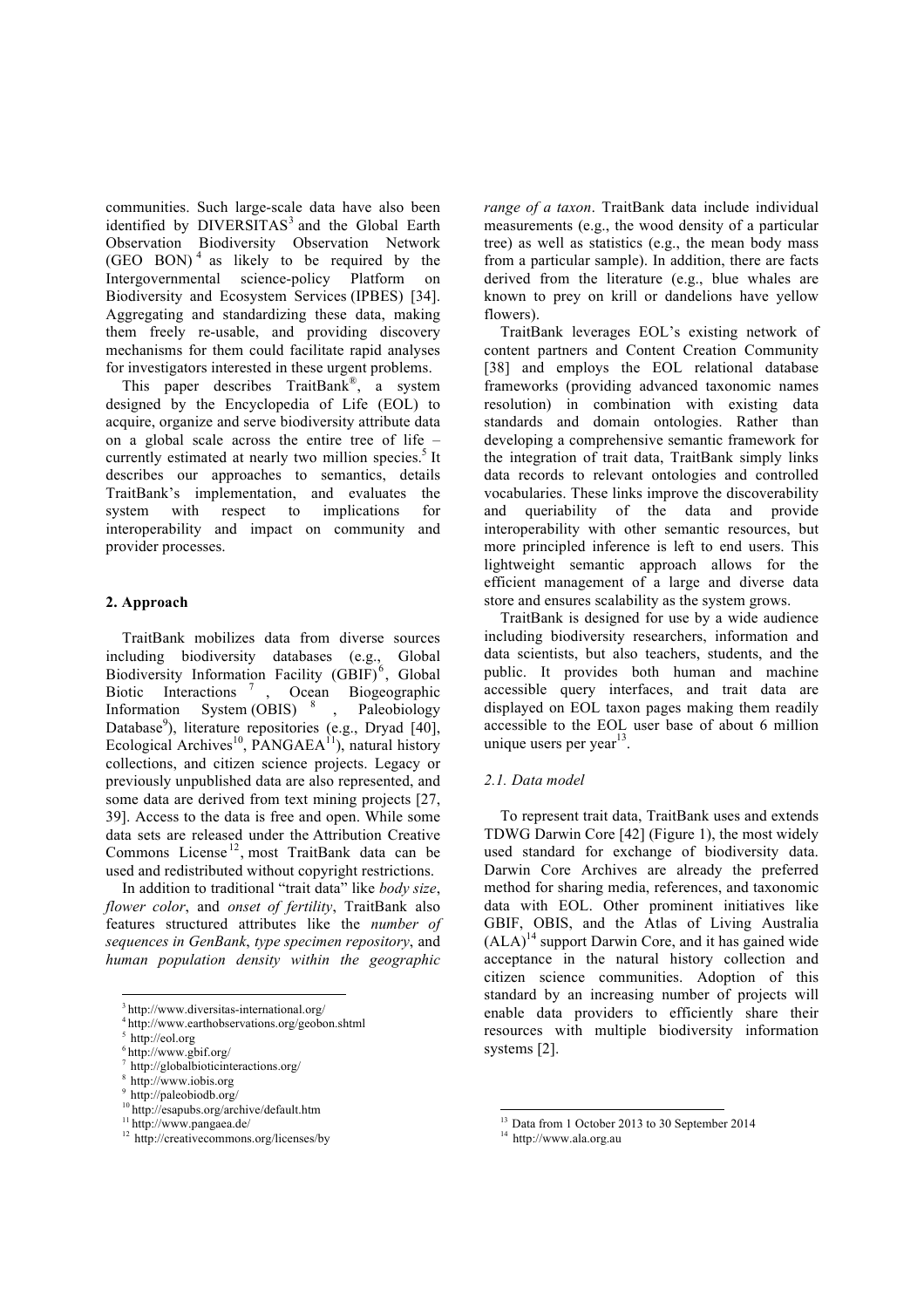

Figure 1. Data model and architecture for TraitBank/EOL. Elements are from Darwin Core except for the following extensions developed by EOL: Media (with Audubon Core)<sup>15</sup>, References (with  $\overline{BIBO}^{16}$ , Associations (under development), and Agents $17$ . Only the most important properties are indicated. TraitBank elements may hold only pointers to elements managed in the EOL relational database management system (RDBMS), like taxon names and references.

Each TraitBank record is associated with an Occurrence, which links to the taxon identifier. The Occurrence may also include the context in which the trait was recorded (e.g. geospatial information, dates, sex, life stage, individual count). LifeStage and Sex values are standardized whenever possible through links to terms from the Phenotypic Quality Ontology (PATO) [25] or the Uber Anatomy Ontology (UBERON) [26].

The Darwin Core MeasurementOrFact extension holds information about the trait measured and other metadata. measurementType describes the trait that was measured using a Uniform Resource Identifier, URI, from a domain ontology (e.g., Plant Trait Ontology [20] or Vertebrate Trait Ontology [28]). measurementValue holds either a number or a categorical value represented by a URI from an ontology, if possible (e.g., PATO or Environments Ontology (ENVO) [7]). Associated measurement metadata may include measurementUnit (mapped to the Units of Measurement Ontology, UO<sup>18</sup> ), measurementAccuracy and measurementMethod (not yet standardized) , and StatisticalMethod, (e.g. mean or maximum), mostly mapped to the Semanticscience Integrated

Ontology  $(SIO)^{19}$ . In addition to these frequently documented parameters, custom fields can be created to accommodate any metadata extracted from the source.

Interactions among species (e.g., predator-prey relationships) are handled using a new Associations Darwin Core extension which is still under development. This extension references two records in the Occurrence extension, with AssociationType indicating the type of relationship (e.g., X *feeds on* Y, A *parasitizes* B).

As with other content on EOL, provenance of TraitBank data is handled using rich attribution metadata via fields from Dublin Core<sup>20</sup> (e.g.,

bibliographicCitation, contributor, source) and Darwin Core (e.g., measurementDeterminedBy,

identifiedBy, recordedBy), with structured references supported using an EOL extension based on the Bibliographic Ontology  $(BIBO)<sup>21</sup>$ .

## *2.2. Taxonomic semantics*

Taxonomic names reconciliation is at the heart of any effort to integrate biodiversity information [32]. Since there is no comprehensive consensus classification for organism names, EOL maps each data record to names in multiple taxonomic hierarchies from several scientific providers. Synonyms, misspellings, ranks, and parent taxa are taken into account during the reconciliation process. Rather than attempt to fully capture these complex interactions semantically [14], TraitBank reflects data structures already developed to represent the multiple classifications managed in the EOL relational database [31].

Scientific names in TraitBank are designated with the Darwin Core property scientificName and are typically associated with Taxon URIs that have the rdf:type of Taxon. These in turn are associated to an EOL taxon page URL (e.g., http://eol.org/pages/328615) using the taxonConceptID predicate. These Taxon URIs associate a data point with a particular page and describe the parent/child relationships between the taxa. The parent/child relationships use the

parentNameUsageID predicate.

<sup>21</sup> http://bibliontology.com/

 <sup>15</sup> http://eol.org/schema/media\_extension.xml

<sup>&</sup>lt;sup>16</sup> http://eol.org/schema/reference\_extension.xml

<sup>17</sup> http://eol.org/schema/agent\_extension.xml

<sup>&</sup>lt;sup>18</sup> http://code.google.com/p/unit-ontology/

 <sup>19</sup> http://semanticscience.org

<sup>20</sup> http://dublincore.org/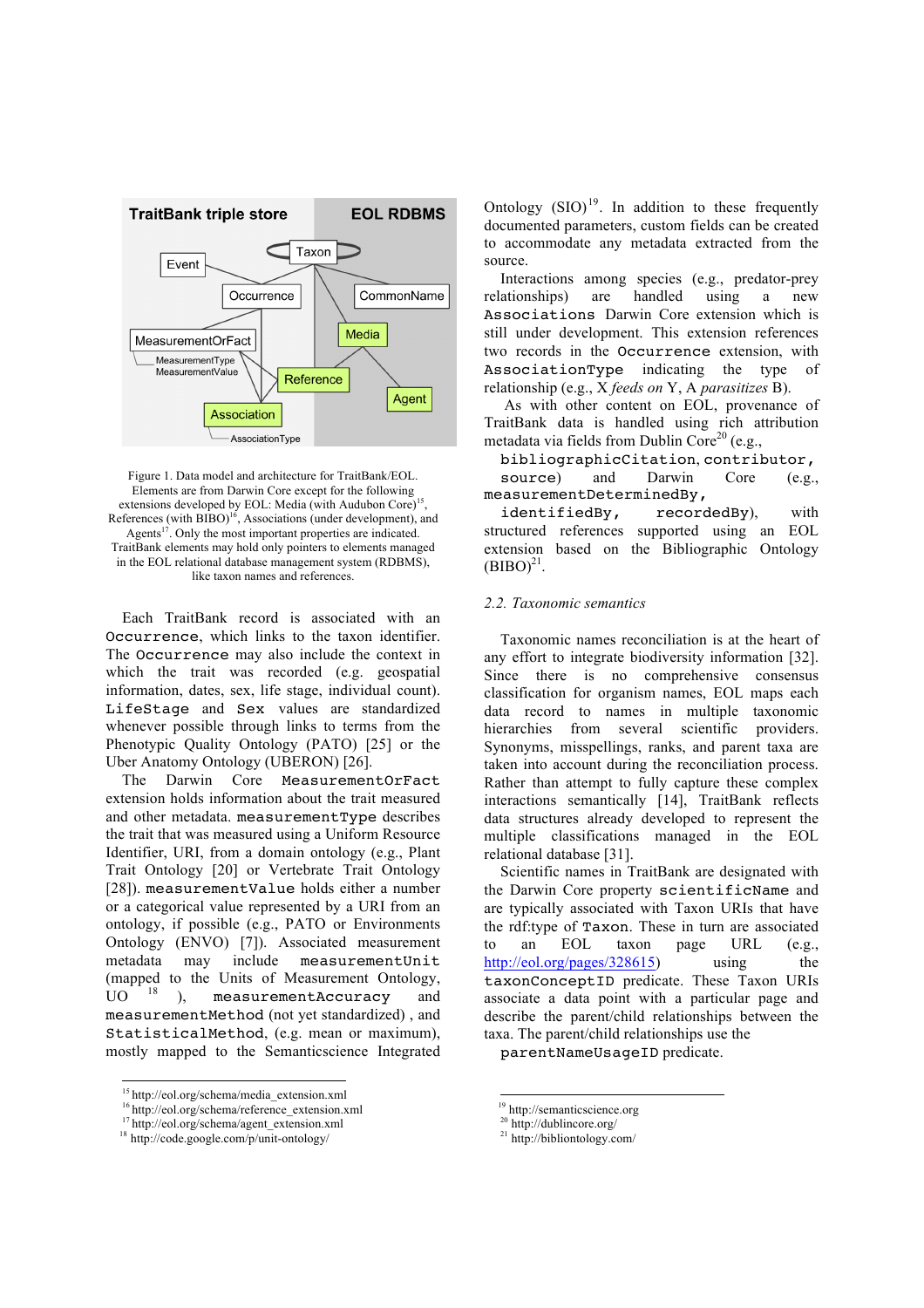## **3. Implementation**

To ensure that TraitBank would meet the needs of the scientific community and to build a stakeholder base ready to use it, EOL convened workshops and an advisory panel early in the development process. Scientists who attended workshops sponsored by EOL's Biodiversity Synthesis Center at the Field Museum over a period of four years provided highlevel community requirements. A workshop in Washington, DC in September 2012 brought together more than twenty experts from biology and computer science, including semantics, to focus on the questions that could be addressed with a comprehensive, integrated trait repository and associated software and infrastructure requirements. Teleconferences with an 11-person panel of scientists and technologists drawn from the above workshops informed iterative design and development. Following the first production release of TraitBank in January 2014, futher refinements to the technology were implmeneted on an as-needed basis, and the focus of the development team shifted to increasing the amount of content aggregated into TraitBank.

The initial data sets targeted for ingestion into TraitBank were chosen to quickly achieve broad taxonomic coverage for a number of commonly studied ecological and life history traits. In addition to iconic data sets like Pantheria [21], IUCN Redlist<sup>22</sup>, and the Global Wood Density Database [9], we looked especially for trait data that would be useful for marine biodiversity science, a focus of one of TraitBank's sponsors. The TraitBank corpus has since grown to include more than 11 million data records sourced from over 50 data sets. They represent more than 300 attributes for over 1.7 million taxa (Table 1). Moving ahead our strategy for data acquisition is guided by the needs of our audiences, sponsors, and partners.

Table 1. TraitBank contents as of 27 January 2015 as retrieved from http://eol.org/statistics. Trait types include both MeasurementTypes and AssociationTypes. An overview of TraitBank data sets is available at http://eol.org/collections/97700

| Data sets                          |             |
|------------------------------------|-------------|
| Trait types                        | 331         |
| Individual data records            | 11,063,667  |
| Taxa with at least one data record | 1,730,789   |
| Total triples                      | 218,893,457 |

#### *3.1. Data import*

Most TraitBank data are imported from other databases via PHP connectors or uploaded directly via Darwin Core Archive files<sup>23</sup>. A custom spreadsheet template is also available to support conversion of tabular data to a Darwin Core Archive $24$ .

If a data set introduces new concepts (attributes, values or metadata) to TraitBank, the new terms and their defintions must be added to the TraitBank URI registry before the data can be harvested [10]. Each attribute is mapped to broad subject categories (Distribution, Physical Description, Ecology, Life History and Behavior, Evolution and Systematics, Physiology and Cell Biology, Molecular Biology and Genetics, Conservation, Relevance to Humans and Ecosystems, Notes, Names and Taxonomy, Database and Repository Coverage), and basic semantic relationships are entered into the system (see below). Attributes are also ranked based on their putative audience appeal, so that attributes of greater interest to EOL audiences can be displayed more prominently in the EOL interface (see below).

## *3.2. Semantic annotation*

 <sup>23</sup> http:// eol.org/info/structured\_data\_archives

<sup>&</sup>lt;sup>24</sup> http://eol.org/info/cp\_spreadsheet

 <sup>22</sup> http://www.iucnredlist.org/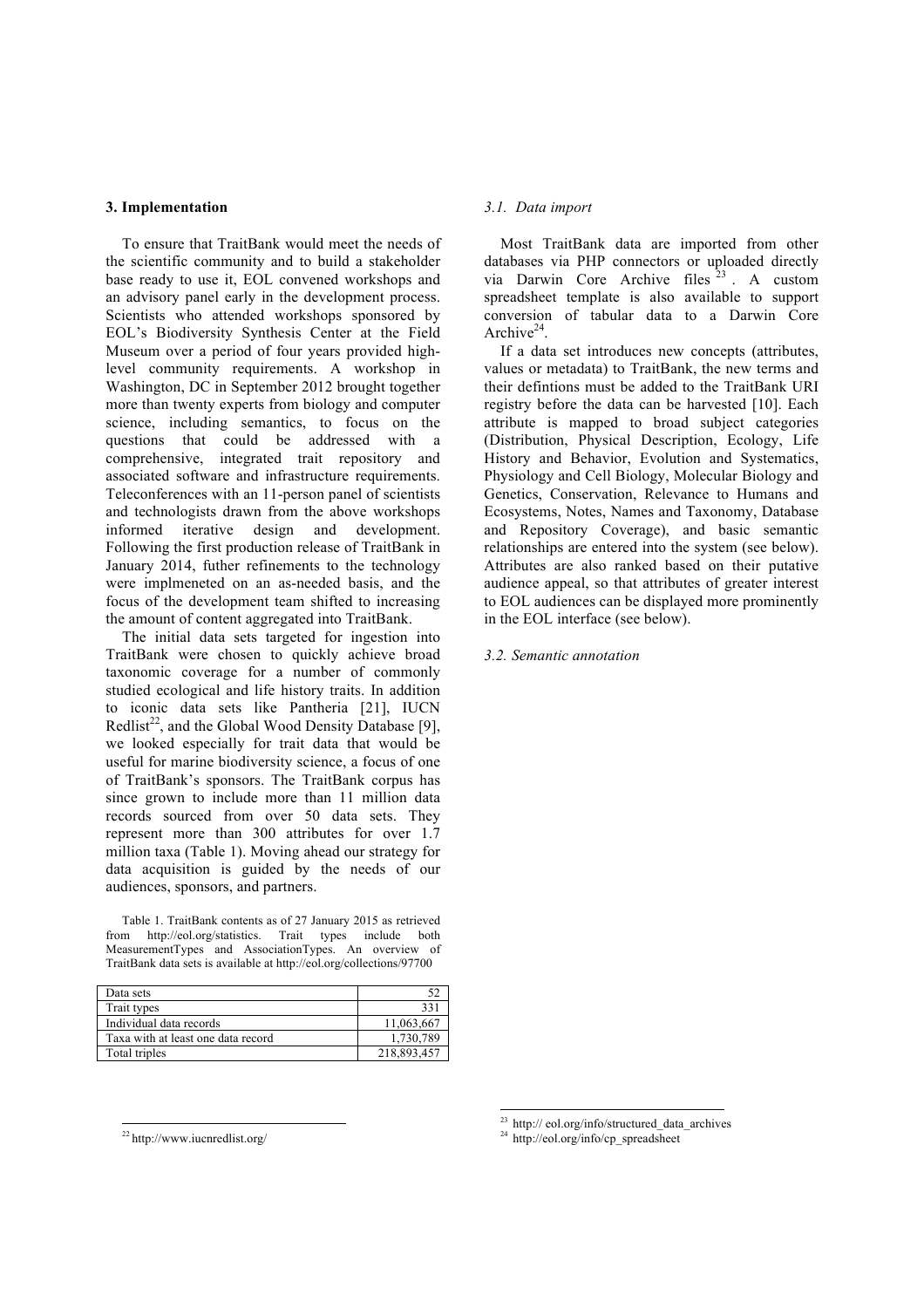| <b>Subject Areas</b>    | Ontology                                                            | <b>Example terms</b>                              |
|-------------------------|---------------------------------------------------------------------|---------------------------------------------------|
| <b>Statistics</b>       | Semanticscience Integrated Ontology (SIO) [12]                      | mean, minimal value, standard<br>deviation        |
| Units of measure        | Units of Measurement Ontology (UO) [15]                             | meter, years, degree Celsius                      |
| Habitat information     | Environments Ontology (EnvO) [7]                                    | wetland, desert, snow field                       |
| Attributes of organisms | Phenotype Quality Ontology (PATO) [25]                              | aerobic, conical, evergreen                       |
| Plant attributes        | Plant Trait Ontology (TO) [20]                                      | flower color, life cycle habit,<br>salt tolerance |
| Animal attributes       | Vertebrate Trait Ontology (VT) [28]                                 | body mass, total life span, onset<br>of fertility |
| Animal natural history  | Animal Natural History and Life History<br>Ontology<br>(ETHAN) [30] | nocturnal, oviparous, scavenger                   |

Table 2. Some of the frequently referenced ontologies in TraitBank

If a provider supplies semantic annotations with their data, these mappings are preserved in TraitBank. However, only three TraitBank data partners, Environments-EOL [27], Global Biotic Interactions [35], and PolyTraits [13] fall into this category. Most of the resources we aggregate are not "born semantic," i.e., the data come to us with labels, some metadata, and sometimes an associated article explaining the rationale and methods of the study. In these cases, EOL staff analyze the meaning of each attribute and select formally-defined semantic terms to represent them. Terms from ontologies under active development by engaged communities are preferred. These include Open Biological and Biomedical Ontologies (OBO) Foundry ontologies such as Molecular Function  $(GO)^{25}$ , Plant Ontology  $(PO)^{26}$ , Phenotypic Quality  $(PATO)^{27}$  and Chemical Entities of Biological Interest  $(CHEBI)<sup>28</sup>$ , as well as OBO Foundry candidate ontologies such as Environment Ontology (ENVO)<sup>29</sup>, Plant Trait Ontology (TO)<sup>30</sup>, Uber Anatomy Ontology (UBERON) <sup>31</sup> and Ontology of Biological Attributes  $(OBA)^{32}$  (Table 2).

Not all concepts encountered in TraitBank data sets can be matched to terms in current ontologies or controlled vocabularies. Especially in the life history and ecology domains ontology coverage is still sparse. EOL staff therefore regularly propose new terms for adoption into ontologies like PATO and CHEBI, and we are involved in efforts to extend the<br>Relations Ontology  $(RO)^{33}$ , Population and Relations Ontology  $(RO)^{33}$ , Population and Community Ontology  $(PCO)^{34}$ , and Biological Collections Ontology  $(BCO)^{35}$  to improve coverage of the different dimensions of biotic interactions.

Many traits are highly complex and require referencing of more than one class, potentially from multiple ontologies. Some new terms are therefore created through Term Genie<sup>36</sup>, a post-composition tool that formally constructs composite attributes by combining classes from PATO and GO or UBERON. For example, secondary xylem volumetric density $37$  $(i.e., wood density)$  and cell shape<sup>38</sup> are attributes from TraitBank data sets that have been added to OBA.

The goal is for new TraitBank terms to become part of the most relevant ontologies so that they can be managed by domain experts and readily discovered by users and semantic web developers. Since adding new terms to ontologies can often take a considerable amount of time, EOL creates provisional URIs while term requests are under review.

TraitBank terms, their definitions, and URIs are listed in the TraitBank Data Glossary <sup>39</sup> which is populated automatically from the TraitBank URI registry. The entry for each attribute features a quick link to a data search for all relevant TraitBank

 <sup>25</sup> http://geneontology.org/

<sup>26</sup> http://www.plantontology.org/

<sup>27</sup> http://wiki.obofoundry.org/wiki/index.php/PATO:Main\_Page

<sup>28</sup> http://www.ebi.ac.uk/chebi/

<sup>&</sup>lt;sup>29</sup> http://environmentontology.org/

<sup>30</sup> http://archive.gramene.org/plant\_ontology/

<sup>31</sup> http://uberon.github.io/

<sup>&</sup>lt;sup>32</sup> http://wiki.geneontology.org/index.php/Extensions/x-attribute

 <sup>33</sup> https://code.google.com/p/obo-relations/

<sup>&</sup>lt;sup>34</sup> https://code.google.com/p/popcomm-ontology/

<sup>&</sup>lt;sup>35</sup> https://github.com/tucotuco/bco

<sup>36</sup> http://www.berkeleybop.org/software/termgenie

<sup>37</sup> http://purl.obolibrary.org/obo/OBA\_1000040

<sup>38</sup> http://purl.obolibrary.org/obo/OBA\_0000052

<sup>39</sup> http://eol.org/data\_glossary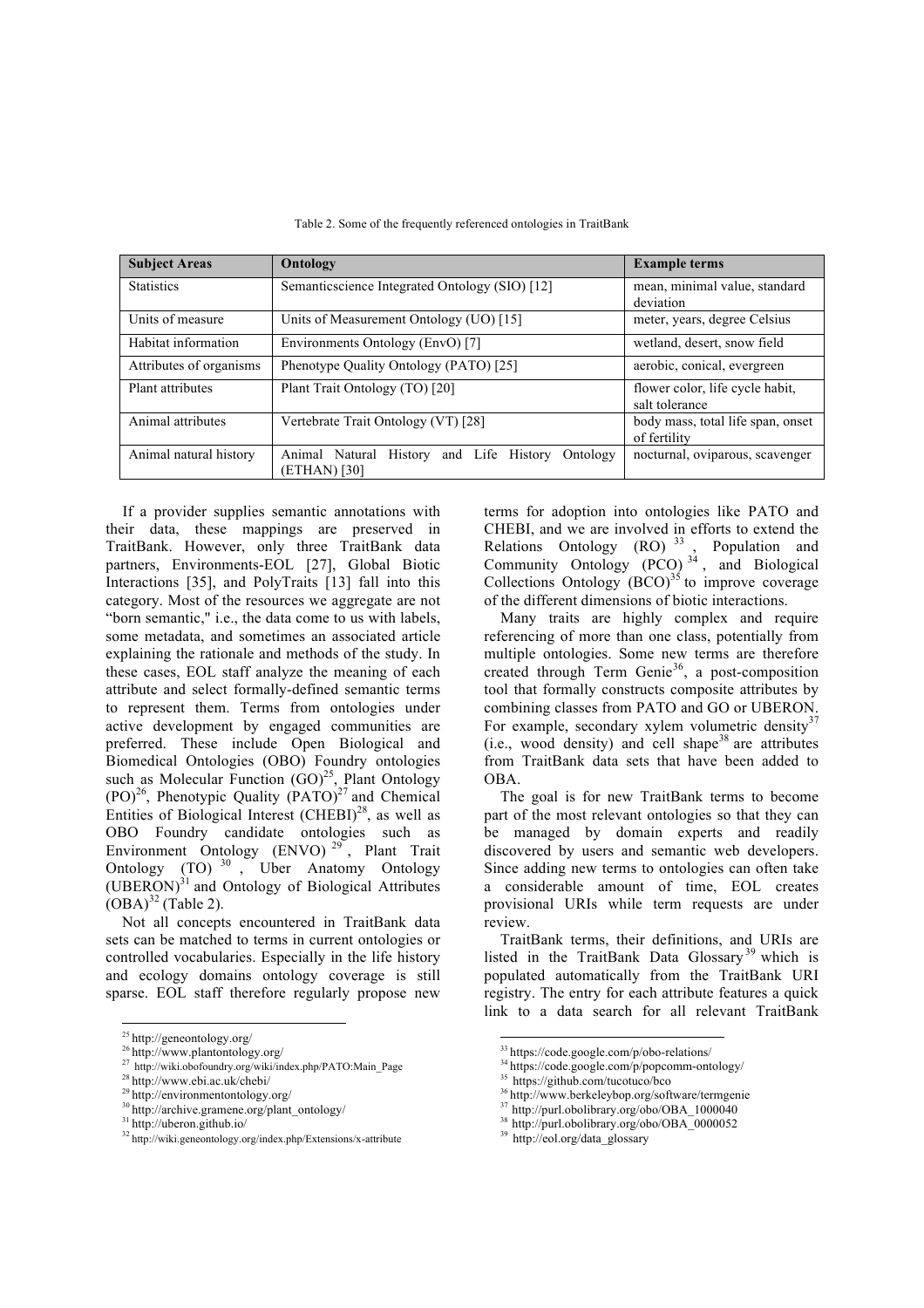records (see below). The URIs of EOL provisional terms resolve to relevant entries in this Data Glossary. As domain ontologies increase their coverage, fewer terms and definitions will have to be maintained in the TraitBank Data Glossary.

For terms imported from ontologies and controlled vocabularies, the Data Glossary entry can serve as a backup when the original resource is moved or temporarily unavailable. If the definition of a term changes in the source ontology, the Data Glossary entry also serves as a record of the definition implied in the TraitBank annotation. Links to individual glossary entries can be generated based on URIs (e.g. the OBA URI for cell shape is http://purl.obolibrary.org/obo/OBA\_0000052, but the definition of this term can also be accessed in the EOL Data Glossary via this URL: http://eol.org/data\_glossary#http\_\_\_purl\_obolibrary\_ org\_obo\_OBA\_0000052).

#### *3.3. Reasoning*

Because of the complexity of semantic reasoning and the challenges of reasoning across highly heterogeneous or web-scale data sets [33, 41] the availability of semantic reasoning capabilities was limited in the first release of TraitBank, with the goal to add additional reasoning later as the system matures and as demand requires. However, conversion relationships of units (e.g., from *g* to *kg*), logarithmic transformations, and some equivalent and inverse relationships (e.g., *preysUpon* and *hasPredator*) are already implemented. Eventually, reasoning can be expanded to infer values based on phylogeny, or to leverage semantic similarity for searches. As the corpus of data in TraitBank grows the value of this work will increase, and it is therefore a priority for the next phase of development.

## *3.4. Data quality*

The quality of the data represented in TraitBank is highly variable. Early in the planning process, we made the decision to not only aggregate tightly curated data but to also recruit data in need of review (e.g., data from citizen science and text mining projects) and data of questionable provenance (e.g., summary statistics without original sources). Such provisional data can make important contributions to the biodiversity knowledge base in cases where no data from scientific studies are available, where such data cannot be shared and reused freely, or where the expert curated data are of limited scope. Feedback from stakeholders has since confirmed that, at least for some applications, provisional data are better than no data at all.

Data quality concerns may also extend to the accuracy of the semantic annotations in TraitBank. Most of these links are created by trained biologists, but not necessarily by domain experts. Also, when data sources provide only vague descriptions of attributes, values, and metadata there will be some conjecture involved in the selection of the appropriate semantic context.

Finally, taxonomic name reconciliation relies on algorithms that may yield suboptimal results if there are unresolved homonyms, unrecognized synonym relationships, contradictory taxonomic data from

| Refine your search (optional)                   |                                                                               | Not sure where to start?                  |  |
|-------------------------------------------------|-------------------------------------------------------------------------------|-------------------------------------------|--|
| Search within a taxon group                     |                                                                               | Try one of the following data searches:   |  |
|                                                 | Searching within a taxon group is currently limited to groups with fewer than | · Which whales weigh more than 10,000 kg? |  |
|                                                 | 60,000 taxa. Contact us to find out more about searching larger groups.       | • Which species build cavity nests?       |  |
|                                                 |                                                                               |                                           |  |
| <b>TAXON GROUP</b>                              |                                                                               | • What are the various shapes of diatoms? |  |
| Cetacea<br>Search for a specific value or range | For example, enter Trochilidae or Whales and select the matching group.       | · Which plants have blue flowers?         |  |
| <b>SPECIFIC VALUE</b>                           |                                                                               |                                           |  |
| Range entered, specific value disabled          |                                                                               |                                           |  |
| For example, heterotrophic.                     |                                                                               |                                           |  |
| OR                                              |                                                                               |                                           |  |
| <b>LOWEST VALUE</b>                             | <b>HIGHEST VALUE</b>                                                          | <b>UNIT OF MEASURE</b>                    |  |

Figure 2. EOL data search interface for TraitBank, accessible at http://eol.org/data\_search

different providers or undocumented lexical variants of taxon or author names. As a result data records may sometimes not be associated with the most appropriate EOL taxon page.

TraitBank users in need of high quality data are advised to thoroughly check data sources, semantic annotations, and taxon mappings before employing the data in scientific analyses. The metadata needed to perform these assessments are provided alongside TraitBank records in all data delivery interfaces (see below).

## *3.5. Data search, download, and API*

TraitBank data can be queried and downloaded through the EOL data search interface<sup>40</sup> which is

 <sup>40</sup>http://eol.org/data\_search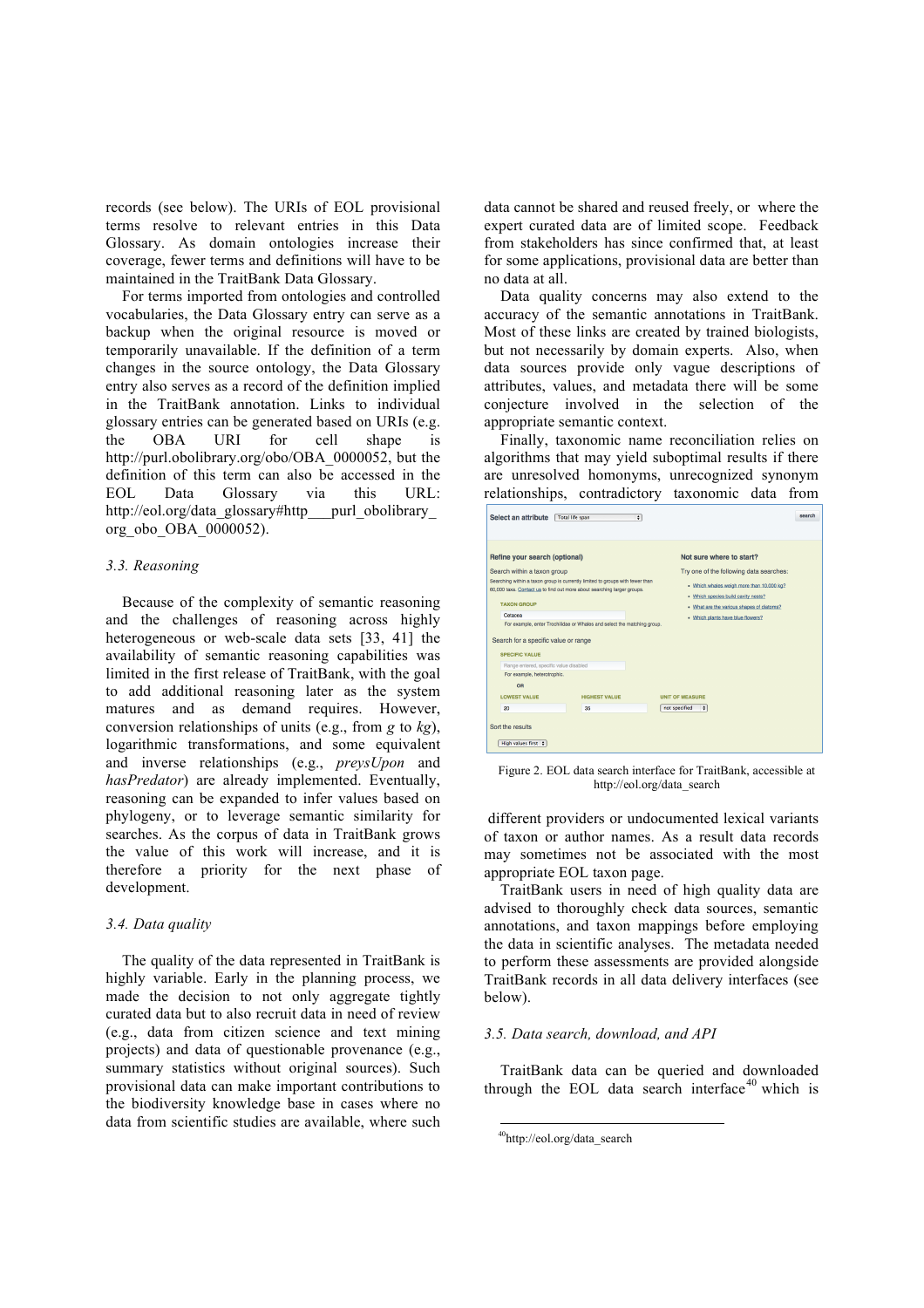accessible through numerous links on EOL web pages. A JSON-LD service is provided for machine access to the data, and relevant records are displayed on taxon pages throughout the EOL web site.

The EOL data search (Figure 2) supports queries based on individual attributes. A generic search returns all TraitBank records for a given attribute like *tail length* or *plant growth habit*. Searches can be refined by specifying a value or range of values, and they can be restricted to a particular taxonomic group. Filtering by group currently relies on parent/child relationships in the National Center for Biotechnology Information (NCBI)<sup>41</sup> and Catalogue of Life [37] classifications, so only records for taxa that are featured in one or both of these hierarchies are returned for taxon-restriced queries.

Search results can be explored in the EOL interface, or they can be downloaded as a CSV (comma-separated values) file. The CSV format is easily parsed and can be imported into common spreadsheet applications for manual or semiautomatic processing. The downloaded file features comprehensive information about each data record. It includes the unique EOL identifier for the associated taxon along with its scientific name and a common name if available. Each data row specifies the attribute label (e.g., *egg size* or *leaf shape*), the value (e.g., 38.5 or *acicular*), and units (e.g., *mg* or *km*) when appropriate. Most unit types are automatically normalized into comparable values. However, the raw value and units are also provided. In addition to attribute and value labels, all relevant URIs are provided. The metadata include the data provenance and context information such as *life stage* or *geographical location*.



expanded to show rich metadata. Users can select info buttons (?) to access definitions of terms, URIs, and links to the glossary and data search interface.

To support data-driven web-applications, a JSON-LD application programming interface  $(API)^{42}$ , is available [24]. Based on EOL page identifiers (which are accessible through the EOL Search  $API<sup>43</sup>$  this service returns all TraitBank records for a given taxon; e.g., a url of the form http://eol.org/api/traits/328067 will return all data for the kinkajou, *Potus flavus*, which has EOL page id #328067.

#### *3.6. TraitBank data on EOL taxon pages*

TraitBank data are also displayed prominently on EOL taxon pages where they enrich the experience of millions of visitors each year. On many pages, these data fill important gaps by providing information that is not yet available in narrative form. Ubiquitous links to term definitions and data searches also encourage users to explore biodiversity data and give students and teachers easy access to sample data sets for instruction and projects

The Overview tab, which is the information center of each EOL taxon page, features a sample of relevant data records. By default, these records are selected automatically based on global, dynamic attribute rankings. The principal criterion for these rankings is the relative level of interest expected in a general audience. For example, attributes like *flower color* or *habitat* are presumed to be of greater interest than things like *outer ear length* or *germinative response to heat stimuli*.

A comprehensive presentation of TraitBank data is provided in the Data tab of EOL taxon pages. The default view of this tab shows a simple list of attribute labels, values, and data providers, ordered by subject (Distribution, Physical Description, Ecology, etc.). A dynamic user interface (Figure 3) gives access to the metadata for each record as well as URIs and definitions for attributes and categorical data values. Access to curation and commenting tools (see below), the data glossary, and data search interface are also provided.

Most TraitBank data are at the level of species or subspecies. For select physical, ecological, and life history attributes, the EOL Data tabs for higher taxa (genera, families, etc.) also feature summaries of the data represented among the taxonomic children of the group. Maximum and minimum values are displayed along with record and taxa counts and a quick link to a data search that yields relevant records.

 $^{42}$ http://eol.org/traitbank#reuse $^{43}$ http://eol.org/api/docs/search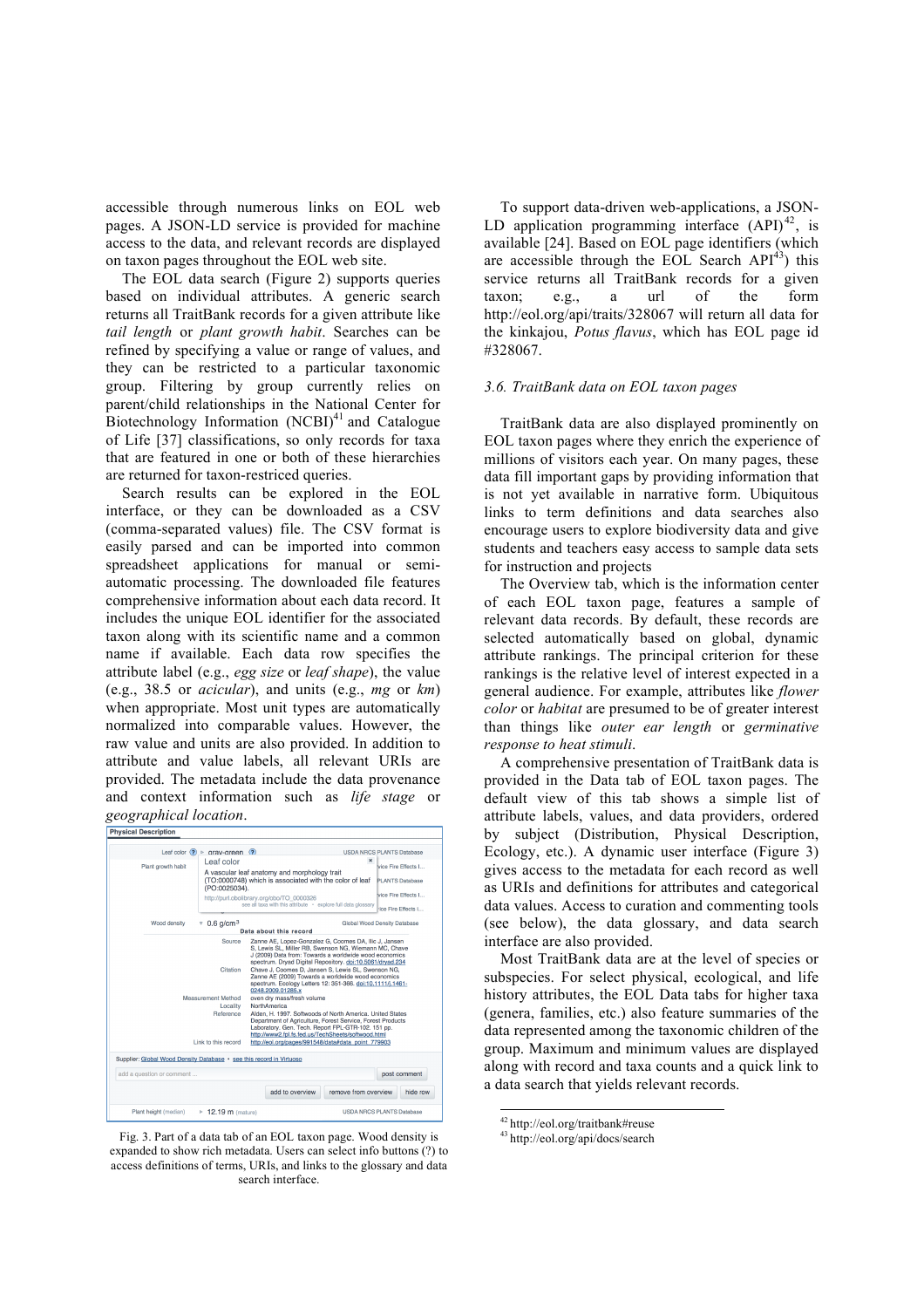#### *3.7. Data curation*

Any registered EOL member can review TraitBank content and report problems by adding comments to individual data records. EOL Curators – individuals with validated professional credentials have the power to remove incorrect or suspect TraitBank records from public view. Flagged records remain visible to other curators and can be restored if flagged in error. Currently, TraitBank data providers do not receive notifications of comments and curator actions, but this feature will soon be available on an opt-in basis. This will allow data providers to benefit from the quality control activities of the EOL community.

EOL curators also participate in the selection of data for the Overview tabs of individual taxon pages. This activity is particularly important to ensure that the most interesting and informative records are highlighted for taxa of interest to a wide audience.

## *3.8. Architecture and technology*

TraitBank is built on the RDF triple store integrated into the open source edition of the OpenLink Virtuoso Universal Server <sup>44</sup> . This datastore is accessed by EOL's application servers and backend data harvesting engine [31]. Virtuoso was selected over other candidate technologies such as neo $4i^{45}$  because using an RDF triple store made it easier to import and blend standard URI-based ontologies, URIs provided by content partners, and when necessary newly minted EOL URIs. The  $SPAROL<sup>46</sup>$  query language works well to efficiently query complex chains of relationships including recursive queries needed for traversing taxonomic hierarchies.

All code is available under an MIT open source license and is published to the EOL project on GitHub  $47$ .

## **4. Evaluation and Conclusions**

The amount of available biodiversity information has transcended our ability to process and analyze it. TraitBank addresses this impediment with an efficient, pragmatic approach to trait data integration that bridges taxon-specific and technology-specific systems. By organizing distributed knowledge from diverse sources into a lightweight, scalable framework, we facilitate its retrieval and reuse for a variety of applications, ranging from large-scale synthetic analyses of biodiversity to linked data products like the Knowledge Graph<sup>48</sup> and hands-on data science in the classroom.

#### *4.1. Feedback from stakeholders*

TraitBank was released in January 2014 after private (September 2013) and public (October 2013) beta test releases, with each test followed by a survey. Informal demonstrations to communities at several conferences have also been used to gather feedback. Some of the most valuable insights about the needs of TraitBank users were gained during the EOL-NESCent-BHL research sprint [29]. This event, scheduled only a week after TraitBank's public launch, brought together a diverse group of biologists and informaticians to tackle large-scale questions ecological and evolutionary questions with the aid of resources provided by EOL and the Biodiversity Heritage Library  $(BHL)^{49}$ . During the four-day meeting, members of the TraitBank team had the opportunity to interact with users while they explored the TraitBank corpus and used it to assemble their own data sets.

Based on user feedback and observations of user behavior, new features are added to TraitBank (e.g., JSON-LD access on a taxon by taxon basis) and the data search and download functions have been revised. In addition, new data sets were imported to TraitBank in response to specific user requests.

Several improvements suggested by users are still in the planning stages. These include support for more complex data queries, with multiple facets across traits, metadata, values, and taxa,, improved presentation of results including visualizations, an Rinterface for access to TraitBank data, and better performance of searches filtered by taxonomic group. Also, TraitBank's geographic keyword vocabulary is not yet standardized. Most locations are currently stored as text strings, preventing reasoning on geographic distribution data. These records need to be mapped to gazetters like  $GAZ^{50}$ , Geonames<sup>51</sup> and MarineRegions.org.

 <sup>44</sup> http://virtuoso.openlinksw.com/

 $45$  http://www.neo $4$ j.org/

<sup>46</sup> http://www.w3.org/TR/rdf-sparql-query/

<sup>47</sup> http://github.com/eol

 <sup>48</sup> http://www.google.com/insidesearch/features/search/knowledge.html

http://biodiversitylibrary.org

<sup>50</sup> http://bioportal.bioontology.org/ontologies/GAZ

<sup>51</sup> http://www.geonames.org/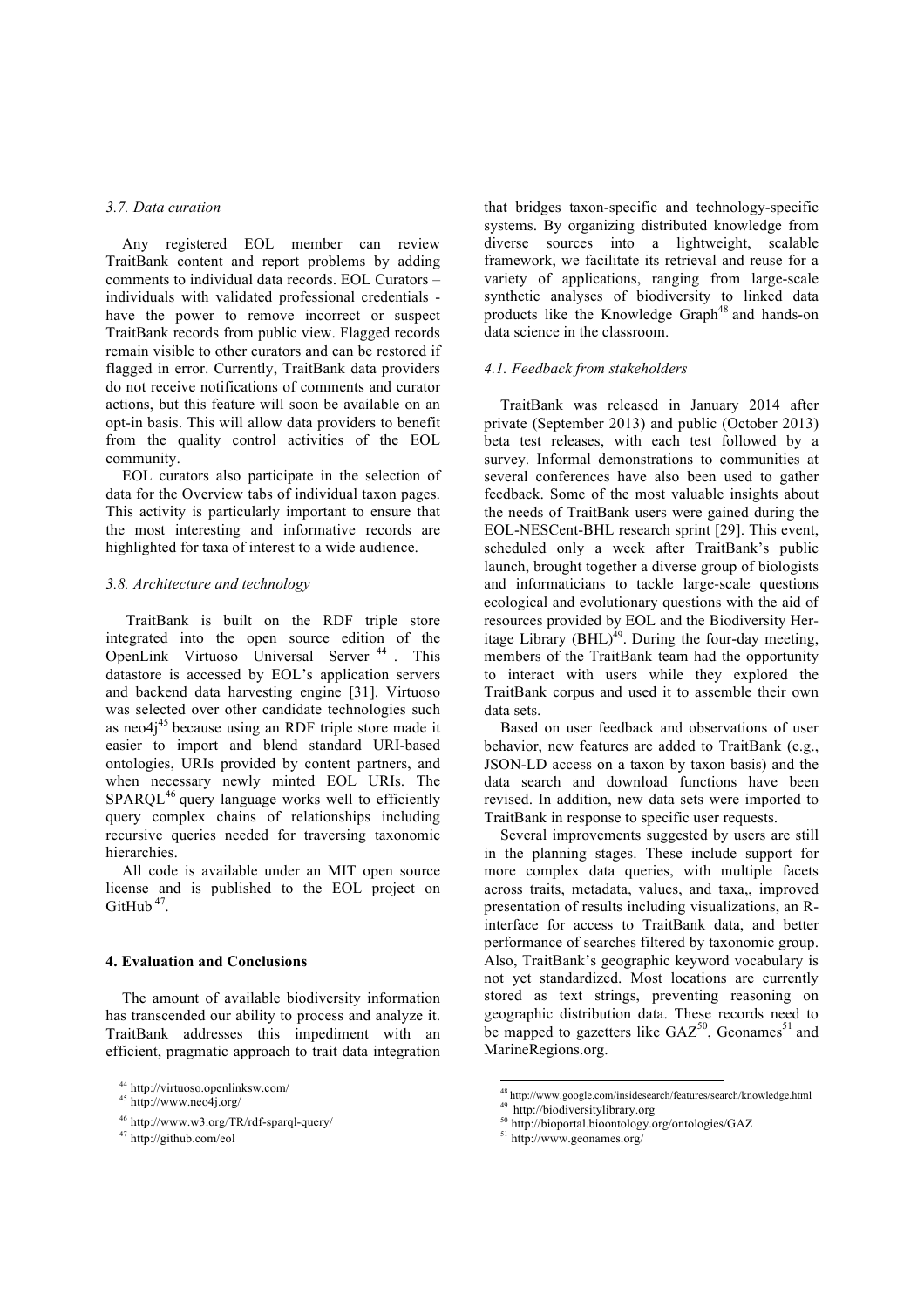#### *4.2. Implications for interoperability*

TraitBank fosters semantic interoperability both within and across domains by using URIs from ontologies that are also used in other systems. As the use of semantic technologies is already prevalent in genomics, morphology, ecology, and developmental biology communities, it makes sense to link newly exposed and annotated biodiversity trait information to these efforts. On the other hand, where existing ontologies do not yet capture knowledge adequately (e.g., missing terms, missing relations, missing definitions, complex taxonomic and nomenclatural semantics), our approach still allows progress in knowledge management and sharing in the most practical sense, even if not all elements of the system are interoperable.

Recent efforts to automate the description and measurement of organisms [3, 6, 22] accelerate the pace of data generation. While semantic annotation and open access publishing are likely to become an integral part of modern scientific workflows, standardization across data sets and domains remains in its infancy [11]. We expect that the semantic annotation of TraitBank resources will long remain a work in progress. The rapid growth and diversification of the corpus of data frequently requires the exploration of new subject areas. Even the annotation of existing data sets is often an iterative process as best practices develop in response to evolving needs for integration, new ontology resources, and feedback from domain and knowledge representation experts.

## *4.3. Impact on semantic community, data providers and research community*

TraitBank is a starting point for the untangling of the vast riches compiled through centuries of biodiversity exploration. It will take time for it to mature into a comprehensive, consistent knowledge management platform that can supply highly curated, analysis-ready data products. Based on our experience so far, domain ontologies will have to become much more detailed if they are to be applied to the backlog of biodiversity data. Achieving the desired level of complexity without sacrificing interoperability will be an ongoing challenge. Because of its broad scope, TraitBank is in an ideal position to provide the stewards of many relevant domain ontologies with use cases that can help to optimize the development of their resources. We also anticipate that the prominent use of semantics in TraitBank will result in increased usage of ontologies in research applications.

TraitBank complements taxon or subject-specific trait databases by filling gaps (both in taxonomic and attribute space), by recruiting new types of data (e.g., from text-mining, citizen-science, and specimen data digitization efforts) and by integrating knowledge across the tree of life and multiple scientific domains. To promote progress in the aggregation of comprehensive data sets of particular interest to scientists and the public, EOL has funded projects like GloBi (Global Biotic Interactions) [35] and Environments-EOL [27]. For these communities and other ongoing projects like PolyTraits and OBIS, TraitBank provides a live platform for distribution and re-use that exposes their data to broader audiences and promotes significant community curation. For legacy data providers, such as the authors of literature-derived data sets, TraitBank improves discoverability of data that otherwise would not be exposed to the Linked Open Data (LOD) community [5]. Once provisioned to TraitBank, data can be discovered and re-used for a wide range of use cases, from simple fact-finding to "big data" modeling studies. Through its association with the Encyclopedia of Life web site, TraitBank also brings awareness of data science and interoperability efforts to novel audiences. Some of these new data users may themselves become data providers, e.g., through participation in citizen science<sup>52</sup> or transcription crowdsourcing projects<sup>53</sup>.

With TraitBank only a year old, it is somewhat premature to assess its impact on scientific research. The TraitBank data search interface has so far been accessed over 5,000 times, and more than 1,500 data packages have been downloaded. Also, papers citing TraitBank as a data source are starting to appear in the literature (e.g., [1, 4, 8, 27, 35, 36, 43]). Future development efforts will focus on improving TraitBank's utility for reasearch by improving the search interface, exposing the data in more advanced machine-readable formats, employing standardized data quality descriptors, replacing provisional EOL terms with community-managed terms, and exploring the best use of reasoning within the EOL-TraitBank framework.

 <sup>52</sup> http://inaturalist.org

<sup>&</sup>lt;sup>53</sup> http://www.notesfromnature.org/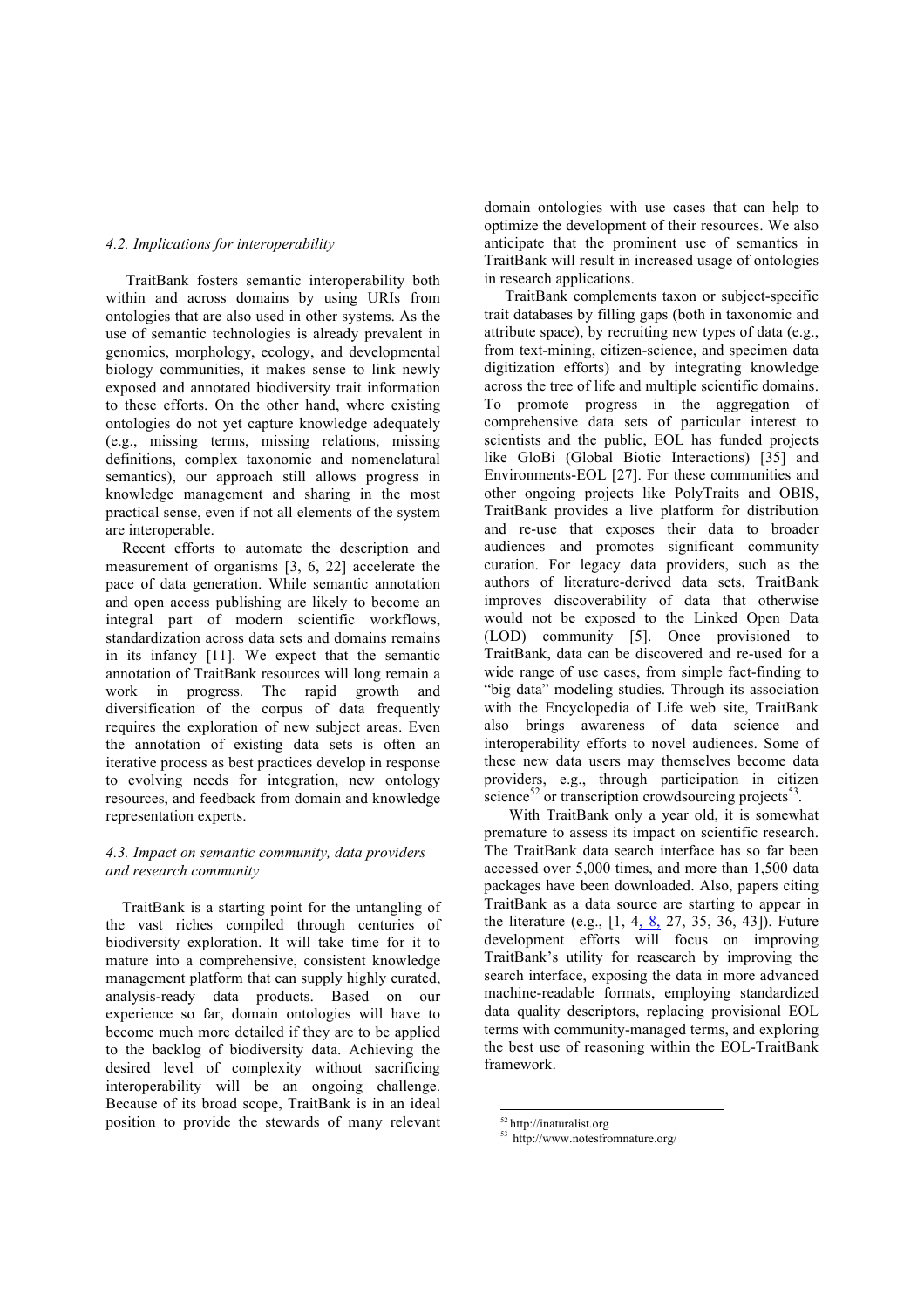#### **5. Acknowledgements**

Support for TraitBank was provided by the Alfred P. Sloan Foundation, the Smithsonian Institution, the Marine Biological Laboratory, and the John D. and Catherine T. MacArthur Foundation. The production hardware infrastructure for the EOL website was supported by the Harvard Faculty of Arts and Sciences (FAS) Sciences Division Research Computing Group and the Smithsonian Institution. The TraitBank development team wishes to specifically thank Dr. Jesse Ausubel for his support and for his commitment to the entire Encyclopedia of Life initiative.

#### **6. References**

- [1] Angeli, N. F., Otegui, J., Wood, M., & Gomez-Ruiz, E. P. (2014). A process to support species conservation planning and climate change readiness in protected areas. *PeerJ PrePrints* 2:e492v2 http://dx.doi.org/10.7287/peerj.preprints.492v2
- [2] Baker, E., Rycroft, S., & Smith, V. S. (2014). Linking multiple biodiversity informatics platforms with Darwin Core Archives. *Biodiversity Data Journal* 2: e1039 http://dx.doi.org/10.3897/BDJ.2.e1039
- [3] Balhoff, J. P., Dahdul, W. M., Kothari, C. R., Lapp, H., Lundberg, J. G., Mabee, P., Midford, P. E., Westerfield, M., & Vision, T. J. (2010). Phenex: Ontological Annotation of Phenotypic Diversity. *PLoS ONE*, *5*(5),10. http://dx.doi.org/10.1371/journal.pone.0010500
- [4] Barnagaud, J.-Y., Papaïx, J., Gimenez, O., Svenning, J.-C. (2014), Dynamic spatial interactions between the native invader Brownheaded Cowbird and its hosts. *Diversity and Distributions*. http://dx.doi.org/10.1111/ddi.12275
- [5] Bizer, C., Heath, T., & Berners-Lee, T. (2009). Linked Data - The Story So Far. *International Journal on Semantic Web and Information Systems*, *5*(3),1–22. http://dx.doi.org/10.4018/jswis.2009081901
- [6] Burleigh, J. G., Alphonse, K., Alverson, A. J., Bik, H. M., Blank, C., Cirranello, A. L., Cui, H., Daly, M., Dietterich, T. G., Gasparich, G., Irvine, J., Julius, M., Kaufman, S., Law, E., Liu, J., Moore, L., O'Leary, M. A., Passarotti, M., Ranade, S., Simmons, N. B., Stevenson, D. W., Thacker, R. W., C Theriot, E., Todorovic, S., Velazco, P. M., Walls, R. L., Wolfe, J. M., & Yu, M. (2013). Next-generation phenomics for the Tree of Life. *PLoS Currents*. http://dx.doi.org/10.1371/currents.tol.085c713a cafc8711b2ff7010a4b03733
- [7] Buttigieg, P. L., Morrison, N., Smith, B., Mungall, C. J., Lewis, S. E., & the ENVO Consortium. (2013). The environment ontology: contextualising biological and biomedical entities. *Journal of Biomedical Semantics* 4,43. http://dx.doi.org/10.1186/2041-1480-4-43
- [8] Caldwell, I. R. & Hart, E. M. (2014). Using Encyclopedia of Life's TraitBank to identify plant traits associated with vulnerability. *PeerJ PrePrints* 2:e491v1 http://dx.doi.org/10.7287/peerj.preprints.491v1
- [9] Chave, J., Coomes, D., Jansen, S., Lewis, S. L., Swenson, N. G., & Zanne, A. E. (2009). Towards a worldwide wood economics spectrum. *Ecology Letters* 12,351– 366. http://dx.doi.org/10.1111/j.1461- 0248.2009.01285.x
- [10] Courtot, M., Gibson, F., Lister, A. L., Malone, J., Schober, D., Brinkman, R. R., & Ruttenberg, A. (2011). MIREOT: The minimum information to reference an external ontology term. *Applied Ontology*, *6*,23–33. http://dx.doi.org/10.1038/npre.2009.3576.1
- [11] Deans, A. R., Lewis, S. E., Huala, E., Anzaldo, S. S., Ashburner, M., Balhoff, J. P., Blackburn, D. C., Blake, J. A., Burleigh, J. G., Chanet, B., Cooper, L. D., Courtot, M., Csösz, S., Cui, H., Dahdul, W., Das, S., Dececchi, T. A., Dettai, A., Diogo, R., Druzinsky, R. E., Dumontier, M., Franz, N. M., Friedrich, F., Gkoutos, G. V., Haendel, M., Harmon, L. J., Hayamizu, T. F., He, Y., Hines, H. M., Ibrahim, N., Jackson, L. M., Jaiswal, P., James-Zorn, C., Köhler, S., Le-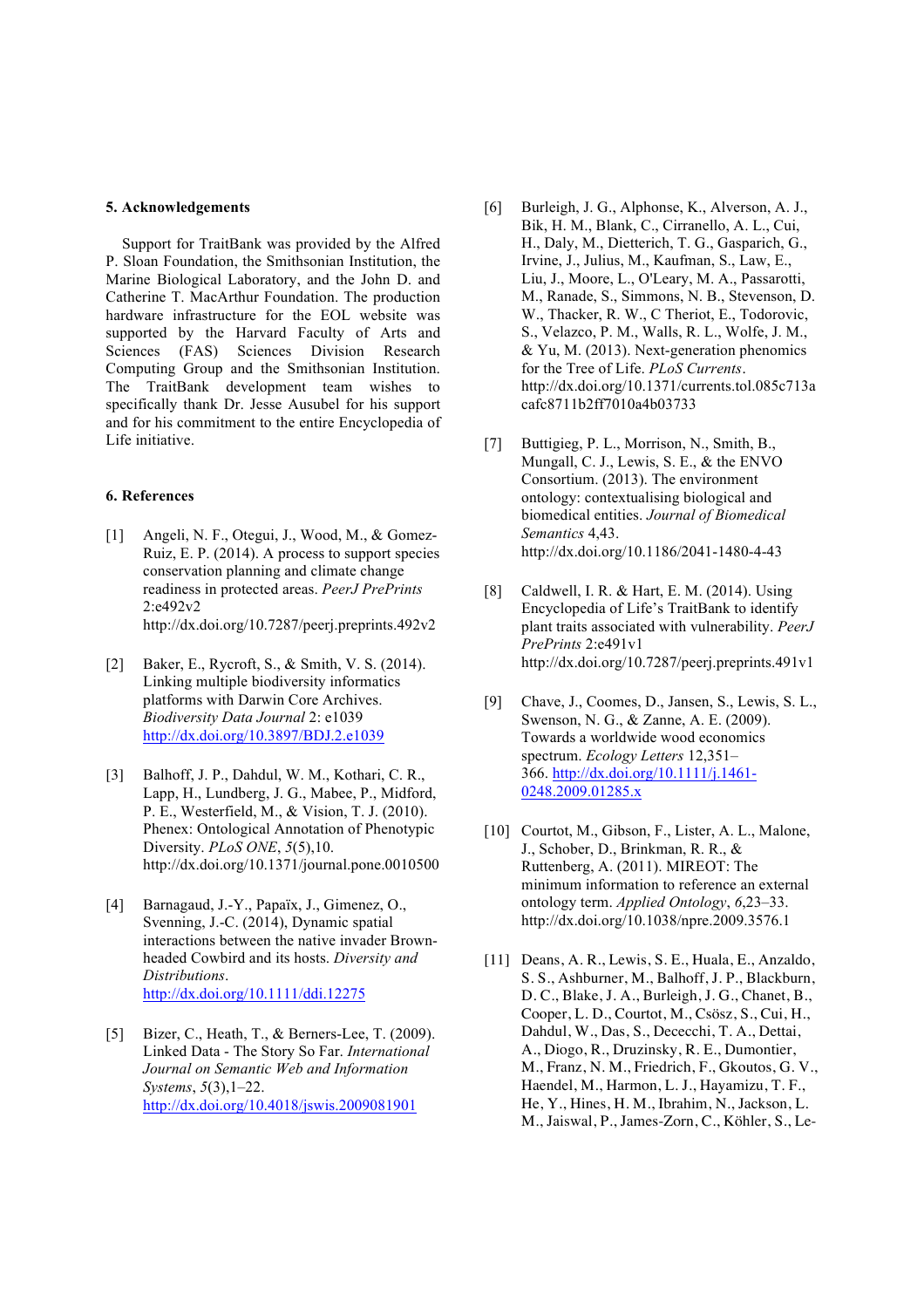cointre, G., Lapp, H., Lawrence, C. J., Le Novère, N., Lundberg, J. G., Macklin, J., Mast, A. R., Midford, P. E., Mikó, I., Mungall, C. J., Oellrich, A., Osumi-Sutherland, D., Parkinson, H., Ramírez, M. J., Richter, S., Robinson, P. N., Ruttenberg, A., Schulz, K. S., Segerdell, E., Seltmann, K. C., Sharkey, M. J., Smith, A. D., Smith, B., Specht, C. D., Squires, R. B., Thacker, R. W., Thessen, A., Fernandez-Triana, J., Vihinen, M., Vize, P. D., Vogt, L., Wall, C. E., Walls, R. L., Westerfeld, M., Wharton, R. A., Wirkner, C. S., Woolley, J. B., Yoder, M. J., Zorn, A. M., & Mabee, P. (2015). Finding our way through phenotypes. *PLOS Biology* 3(1), e1002033. http://dx.doi.org/10.1371/journal.pbio.1002033

- [12] Dumontier, M., Baker, C. J., Baran, J., Callahan, A., Chepelev, L., Cruz-Toledo, J., Del Rio, N. R., Duck, G., Furlong, L. I., Keath, N., Klassen, D., McCusker, J. P., Queralt-Rosinach, N., Samwald, M., Villanueva-Rosales, N., Wilkinson, M. D., & Hoehndorf, R. (2014). The Semanticscience Integrated Ontology (SIO) for biomedical research and knowledge discovery. *Journal of Biomedical Semantics* 5(1),14. http://dx.doi.org/10.1186/2041-1480-5-14
- [13] Faulwetter, S., Markantonatou, V., Pavloudi, C., Papageorgiou, N., Keklikoglou, K., Chatzinikolaou, E., Pafilis, E., Chatzigeorgiou, G., Vasileiadou, K., Dailianis, T., Fanini, L., Koulouri, P., & Arvanitidis, C. (2014). Polytraits: A database on biological traits of marine polychaetes. *Biodiversity Data Journal*, *2*, e1024. http://dx.doi.org/0.3897/BDJ.2.e1024
- [14] Franz, N. M., & Thau, D. (2010). Biological taxonomy and ontology development: Scope and limitations. *Biodiversity Informatics*, *7*, 45–66.
- [15] Gkoutos, G. V, Schofield, P. N., & Hoehndorf, R. (2012). The Units Ontology: a tool for integrating units of measurement in science. *Database : The Journal of Biological Databases and Curation*, *2012*, bas033. http://dx.doi.org/10.1093/database/bas033
- [16] Guisan, A. (2014). Biodiversity: Predictive traits to the rescue. *Nature Climate Change*, *4*(3), 175–176. http://dx.doi.org/10.1038/nclimate2157
- [17] Harfoot, M., & Roberts, D. (2014). Taxonomy: Call for ecosystem modelling data. *Nature*, *505*(7482),160. http://dx.doi.org/10.1038/505160a
- [18] Harmon, L. J., Baumes, J., Hughes, C., Soberon, J., Specht, C. D., Turner, W., Lisle, C., & Thacker, R. W. 2013. Arbor: Comparative Analysis Workflows for the Tree of Life. *PLOS Currents*. http://dx.doi.org/10.1371/currents.tol.099161de 5eabdee073fd3d21a44518dc.
- [19] Heidorn, P. (2008). Shedding Light on the Dark Data in the Long Tail of Science. *Library Trends* 57(2) Fall 2008. Institutional Repositories: Institutional Repositories: Current State and Future. Edited by Sarah Sheeves and Melissa Cragin. http://hdl.handle.net/2142/9127
- [20] Jaiswal, P., Ware, D., Ni, J., Chang, K., Zhao, W., Schmidt, S., Pan, X., Clark, K., Teytelman, L., Cartinhour, S., Stein, L., & McCouch, S. (2002). Gramene: development and integration of trait and gene ontologies for rice. *Comparative and Functional Genomics*, *3*(2), 132–136. http://dx.doi.org/10.1002/cfg.156
- [21] Jones, K. E., Bielby, J., Cardillo, M., Fritz, S. A., O'Dell, J., Orme, C. D. L., Safi, K., Sechrest, W., Boakes, E. H., Carbone, C., Connolly, C., Cutts, M. J., Foster, J. K., Grenyer, R., Habib, M., Plaster, C. A., Price, S. A., Rigby, E. A., Rist, J., Teacher, A., Bininda-Emonds, O. R. P., Gittleman, J. L., Mace, G. M., & Purvis, A. 2009. PanTHERIA: a specieslevel database of life history, ecology, and geography of extant and recently extinct mammals. *Ecology* 90:2648.
- [22] Kao, R. H., Gibson, C. M., Gallery, R. E., Meier, C. L., Barnett, D. T., Docherty, K. M., Blevins, K. K., Travers, P. D., Azuaje, E., Springer, Y. P., Thibault, K. M., McKenzie, V. J., Keller, M., Alves, L. F., Hinckley, E.-L. S.,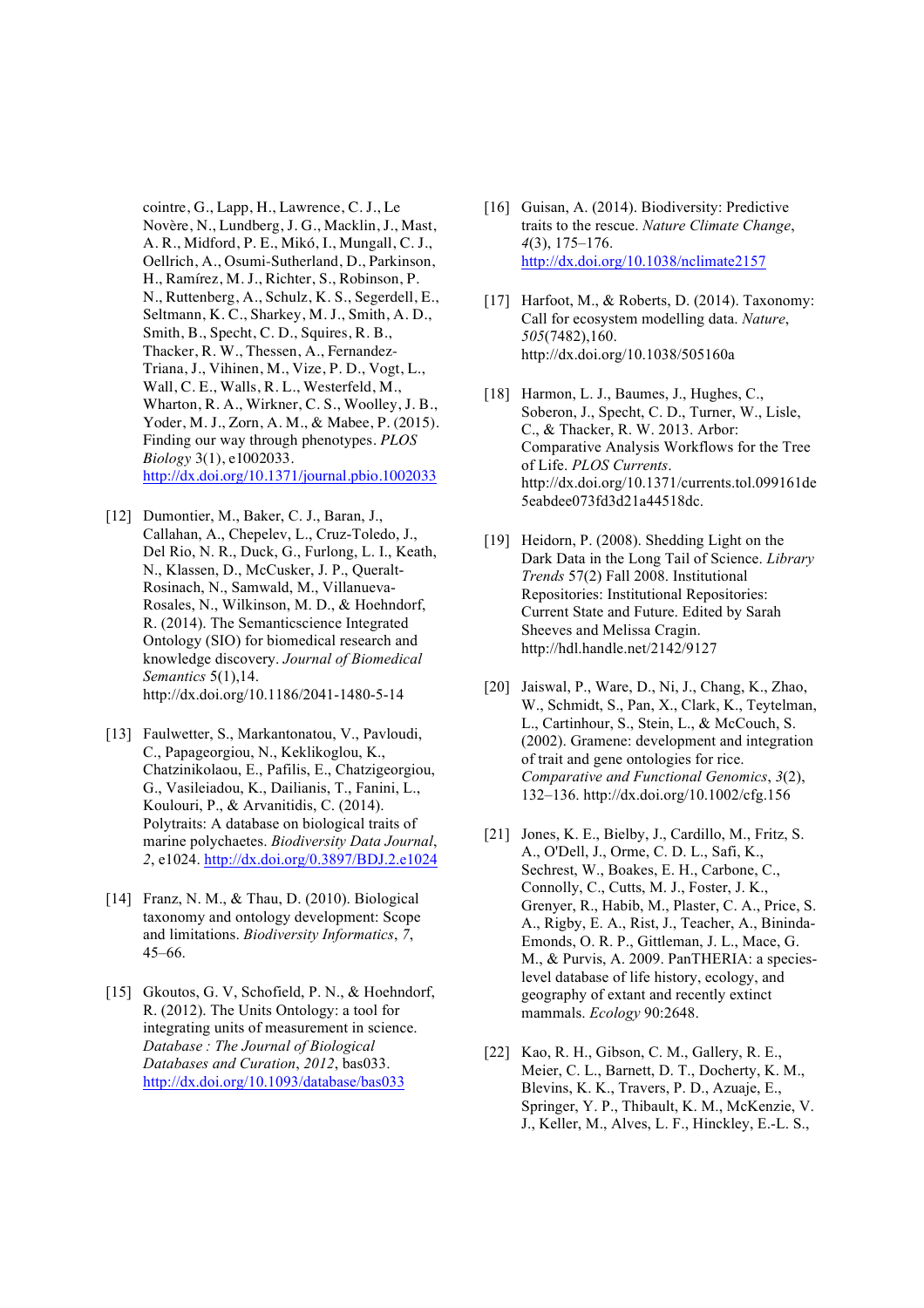Parnell, J., & Schimel, D. (2012). NEON terrestrial field observations: designing continental-scale, standardized sampling. *Ecosphere*, *3*(12),1–17. http://dx.doi.org/10.1890/ES12-00196.1

- [23] Kattge, J., Díaz, S., Lavorel, S., Prentice, I. C., Leadley, P., Bönisch, G., Garnier, E., Westoby, M., Reich, P. B., Wright, I. J., Cornelissen, J. H. C., Violle, C., Harrison, S. P., Van Bodegom, P. M., Reichstein, M., Enquist, B. J., Soudzilovskaia, N. A., Ackerly, D. D., Anand, M., Atkin, O., Bahn, M., Baker, T. R., Baldocchi, D., Bekker, R., Blanco, C. C., Blonder, B., Bond, W. J., Bradstock, R., Bunker, D. E., Casanoves, F., Cavender-Bares, J., Chambers, J. Q., Chapin Iii, F. S., Chave, J., Coomes, D., Cornwell, W. K., Craine, J. M., Dobrin, B. H., Duarte, L., Durka, W., Elser, J., Esser, G., Estiarte, M., Fagan, W. F., Fang, J., Fernández-Méndez, F., Fidelis, A., Finegan, B., Flores, O., Ford, H., Frank, D., Freschet, G. T., Fyllas, N. M., Gallagher, R. V., Green, W. A., Gutierrez, A. G., Hickler, T., Higgins, S. I., Hodgson, J. G., Jalili, A., Jansen, S., Joly, C. A., Kerkhoff, A. J., Kirkup, D., Kitajima, K., Kleyer, M., Klotz, S., Knops, J. M. H., Kramer, K., Kühn, I., Kurokawa, H., Laughlin, D., Lee, T. D., Leishman, M., Lens, F., Lenz, T., Lewis, S. L., Lloyd, J., Llusià, J., Louault, F., Ma, S., Mahecha, M. D., Manning, P., Massad, T., Medlyn, B. E., Messier, J., Moles, A. T., Müller, S. C., Nadrowski, K., Naeem, S., Niinemets, Ü., Nöllert, S., Nüske, A., Ogaya, R., Oleksyn, J., Onipchenko, V. G., Onoda, Y., Ordoñez, J., Overbeck, G., Ozinga, W. A., Patiño, S., Paula, S., Pausas, J. G., Peñuelas, J., Phillips, O. L., Pillar, V., Poorter, H., Poorter, L., Poschlod, P., Prinzing, A., Proulx, R., Rammig, A., Reinsch, S., Reu, B., Sack, L., Salgado-Negret, B., Sardans, J., Shiodera, S., Shipley, B., Siefert, A., Sosinski, E., Soussana, J.-F., Swaine, E., Swenson, N., Thompson, K., Thornton, P., Waldram, M., Weiher, E., White, M., White, S., Wright, S. J., Yguel, B., Zaehle, S., Zanne, A. E., & Wirth, C. (2011). TRY - a global database of plant traits. *Global Change Biology*, *17*(9), 2905–2935. http://dx.doi.org/10.1111/j.1365- 2486.2011.02451.x
- [24] Lanthaler, M., & Gütl, C. (2012). On using JSON-LD to create evolvable RESTful services. In *Proceedings of the 3rd International Workshop on RESTful Design WSREST 2012 at WWW2012* (pp. 25–32). ACM Press. http://dx.doi.org/10.1145/2307819.2307827
- [25] Mabee, P. M., Ashburner, M., Cronk, Q., Gkoutos, G. V, Haendel, M., Segerdell, E., Mungall, C., & Westerfield, M. (2007). Phenotype ontologies: the bridge between genomics and evolution. *Trends in Ecology & Evolution*, *22*(7), 345–50. http://dx.doi.org/10.1016/j.tree.2007.03.013
- [26] Mungall, C. J., Torniai, C., Gkoutos, G. V, Lewis, S. E., & Haendel, M. A. (2012). Uberon, an integrative multi-species anatomy ontology. *Genome Biology* 13,R5. http://dx.doi.org/10.1186/gb-2012-13-1-r5
- [27] Pafilis, E., Frankild, S. P., Schnetzer, J., Fanini, L., Faulwetter, S., Pavloudi, C., Vasileiadou, A., Leary, P., Hammock, J., Schulz, K., Parr, S., Arvanitidis, C., and Jensen, L. J. (in press). ENVIRONMENTS and EOL: identification of Environment Ontology terms in text and the annotation of the Encyclopedia of Life. *Bioinformatics*.
- [28] Park, C. A., Bello, S. M., Smith, C. L., Hu, Z.- L., Munzenmaier, D. H., Nigam, R., Smith, J. R., Shimoyama, M., Eppig, J. T. & Reecy, J. M. (2013). The Vertebrate Trait Ontology: a controlled vocabulary for the annotation of trait data across species. *Journal of Biomedical Semantics*, *4*(1),13. http://dx.doi.org/10.1186/2041-1480-4-13
- [29] Parr, C. S. and McClain, C. R. (2014) EOL-BHL-NESCent Research Sprint Report. *PeerJ PrePrints* 2:e503v1 http://dx.doi.org/10.7287/peerj.preprints.503v1
- [30] Parr, C., Sachs, J., Parafiynyk, A., Wang, T., Espinosa, R., & Finin, T. (2006). *ETHAN: the Evolutionary Trees and Natural History Ontology*. University of Maryland, Baltimore County.